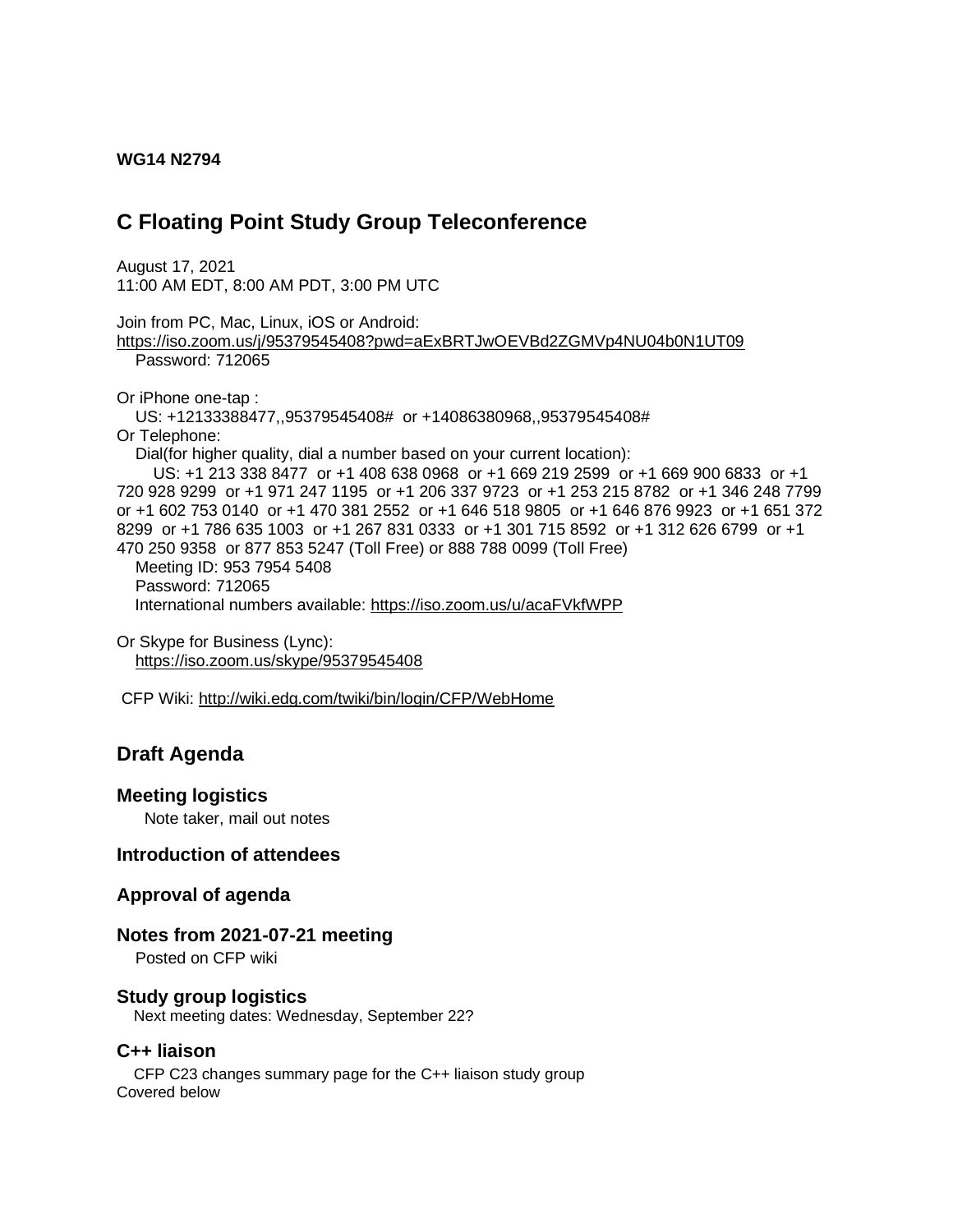### **C23 integration**

Latest C2X drafts:

<http://www.open-std.org/jtc1/sc22/wg14/www/docs/n2596.pdf> <http://www.open-std.org/jtc1/sc22/wg14/www/docs/n2573.pdf> <http://www.open-std.org/jtc1/sc22/wg14/www/docs/n2478.pdf>

Part 1 Part 2 Part 3 Part 4ab Part 5abcd IEC 60559:2020 support

### **Carry-over action items**

Fred: WG14 N2714 Add "a" before "NaN" in last bullet. [N2714](http://www.open-std.org/jtc1/sc22/wg14/www/docs/n2714.htm) 2021/05/09 Tydeman, hypot()

 Jim: [CFP 1997]: Range error definitions of overflow and underflow. Overflow: "ordinary accuracy" not defined, but OK. Underflow: exact minimum normal is underflow. Seems wrong. But no better wording. AI: Jim Submit to WG14.

- [\[Cfp-interest 2006\] Re: AIs related to range errors clarifications](https://mailman.oakapple.net/pipermail/cfp-interest/2021-May/002020.html) *Fred J. Tydeman*
	- o [\[Cfp-interest 2007\] Re: AIs related to range errors clarifications](https://mailman.oakapple.net/pipermail/cfp-interest/2021-May/002021.html) *Jim Thomas*
		- [\[Cfp-interest 2008\] Re: AIs related to range errors clarifications](https://mailman.oakapple.net/pipermail/cfp-interest/2021-May/002022.html) *Fred J. Tydeman*
			- [\[Cfp-interest 2009\] Re: AIs related to range errors clarifications](https://mailman.oakapple.net/pipermail/cfp-interest/2021-May/002023.html) *David Chen*
			- [Cfp-interest 2011] Re: Als related to range errors clarifications *Jim Thomas*
			- [\[Cfp-interest 2010\] Re: AIs related to range errors clarifications](https://mailman.oakapple.net/pipermail/cfp-interest/2021-May/002024.html) *Jim Thomas*
		- [Cfp-interest 2012] Re: Als related to range errors clarifications *David Hough CFP*
- [\[Cfp-interest 2013\] Re: AIs related to range errors clarifications](https://mailman.oakapple.net/pipermail/cfp-interest/2021-May/002027.html) *Jim Thomas* [N2746](http://www.open-std.org/jtc1/sc22/wg14/www/docs/n2746.pdf) 2021/05/30 Thomas, C23 proposal - overflow and underflow definitions
	- [\[Cfp-interest 2038\] Underflow](https://mailman.oakapple.net/pipermail/cfp-interest/2021-June/002052.html) *Fred J. Tydeman*
		- [\[Cfp-interest 2044\] Re: Underflow](https://mailman.oakapple.net/pipermail/cfp-interest/2021-July/002058.html) *Jim Thomas*
			- o [\[Cfp-interest 2045\] Re: Underflow](https://mailman.oakapple.net/pipermail/cfp-interest/2021-July/002059.html) *Fred J. Tydeman*
				- [\[Cfp-interest 2047\] Re: Underflow](https://mailman.oakapple.net/pipermail/cfp-interest/2021-July/002061.html) *Jim Thomas*
				- [\[Cfp-interest 2048\] Re: Underflow](https://mailman.oakapple.net/pipermail/cfp-interest/2021-July/002062.html) *Fred J. Tydeman*
			- o [\[Cfp-interest 2063\] Re: Underflow](https://mailman.oakapple.net/pipermail/cfp-interest/2021-July/002077.html) *Jim Thomas*
				- [\[Cfp-interest 2064\] Re: Underflow](https://mailman.oakapple.net/pipermail/cfp-interest/2021-July/002078.html) *Steve (Numerics) Canon*
			- o [\[Cfp-interest 2065\] Re: Underflow](https://mailman.oakapple.net/pipermail/cfp-interest/2021-July/002079.html) *David Hough CFP*
				- [\[Cfp-interest 2066\] Re: Underflow](https://mailman.oakapple.net/pipermail/cfp-interest/2021-July/002080.html) *Jim Thomas* 
					- [\[Cfp-interest 2069\] Re: Underflow](https://mailman.oakapple.net/pipermail/cfp-interest/2021-July/002083.html) *Fred J. Tydeman*
					- [\[Cfp-interest 2076\] Re: Underflow](https://mailman.oakapple.net/pipermail/cfp-interest/2021-July/002090.html) *Fred J. Tydeman*
					- [\[Cfp-interest 2078\] Re: Underflow](https://mailman.oakapple.net/pipermail/cfp-interest/2021-July/002092.html) *Vincent Lefevre*
					- [\[Cfp-interest 2079\] Re: Underflow](https://mailman.oakapple.net/pipermail/cfp-interest/2021-July/002093.html) *Fred J. Tydeman*
					- [\[Cfp-interest 2081\] Re: Underflow](https://mailman.oakapple.net/pipermail/cfp-interest/2021-July/002095.html) *Vincent Lefevre*
					- [\[Cfp-interest 2080\] Re: Underflow](https://mailman.oakapple.net/pipermail/cfp-interest/2021-July/002094.html) *Fred J. Tydeman*
					- [\[Cfp-interest 2082\] Re: Underflow](https://mailman.oakapple.net/pipermail/cfp-interest/2021-July/002096.html) *Vincent Lefevre*
					- [\[Cfp-interest 2077\] Underflow and overflow](https://mailman.oakapple.net/pipermail/cfp-interest/2021-July/002091.html) *Vincent Lefevre*
			- o [\[Cfp-interest 2068\] Re: Underflow](https://mailman.oakapple.net/pipermail/cfp-interest/2021-July/002082.html) *David Hough CFP*